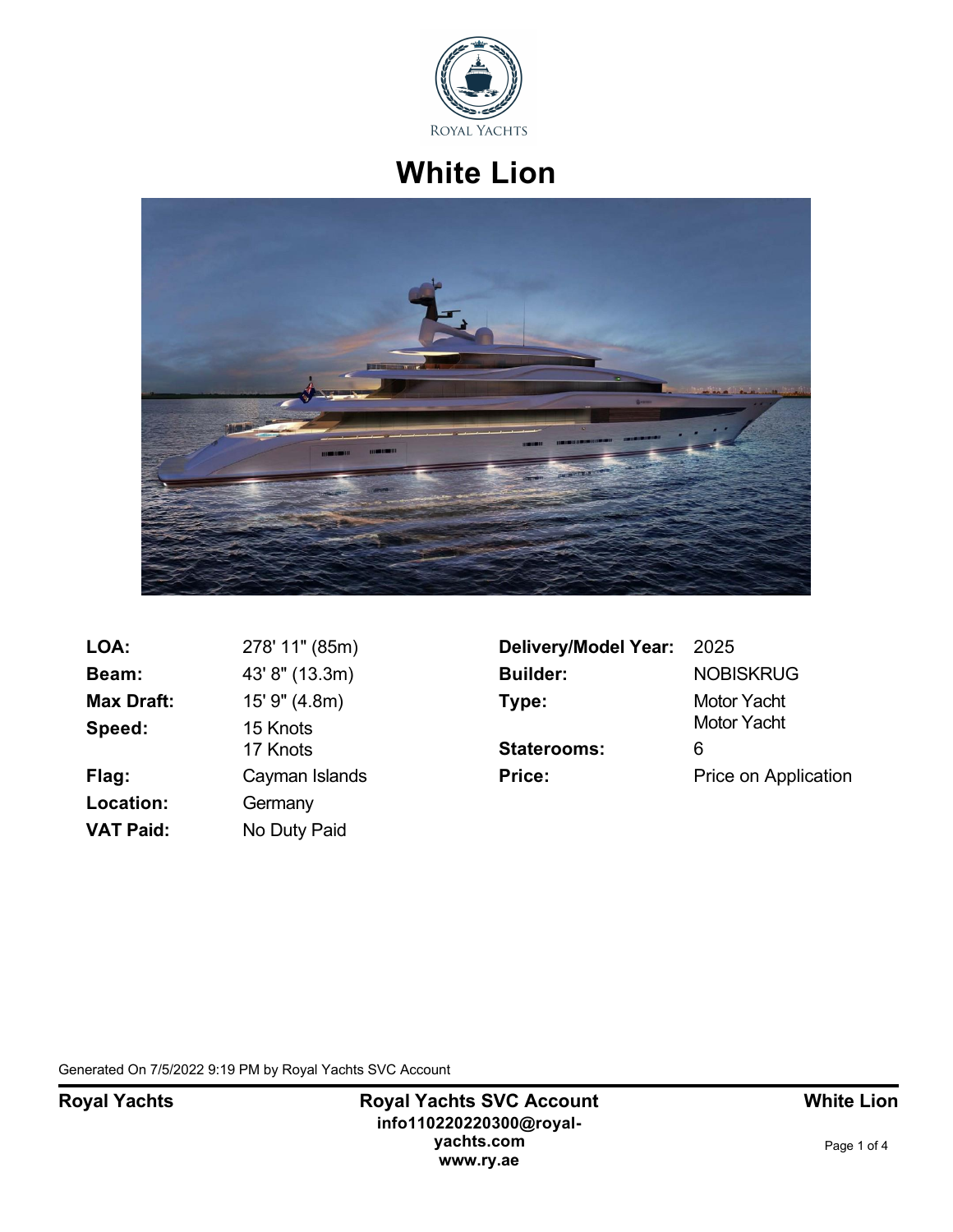## **Additional Specifications For White Lion :**

| LOA:                                  | 278' 11" (85m)                    | <b>Delivery/Model</b>                                         | 2025                           |
|---------------------------------------|-----------------------------------|---------------------------------------------------------------|--------------------------------|
| Beam:                                 | 43' 8" (13.3m)                    | Year:                                                         |                                |
| <b>Max Draft:</b>                     | 15' 9" (4.8m)                     | <b>Year Built:</b>                                            | 2025                           |
| <b>Hull Material:</b>                 | <b>Steel</b>                      | <b>Builder:</b>                                               | <b>NOBISKRUG</b>               |
| <b>Hull Config:</b>                   | <b>Full Displacement</b>          | Type:                                                         | <b>Motor Yacht Motor Yacht</b> |
| Tonnage:                              |                                   | <b>Staterooms:</b>                                            | 6                              |
| <b>Range At Cruise 5500</b><br>Speed: |                                   | <b>Crew Berths:</b>                                           | 22                             |
| Speed:                                | Cruising 15 Knots<br>Max 17 Knots | <b>Classifications:</b><br><b>ISM:</b> Yes<br><b>MCA:</b> Yes |                                |
| Flag:                                 | Cayman Islands                    |                                                               |                                |
| Location:                             | Germany                           |                                                               |                                |
| Price:                                | Price on Application              |                                                               |                                |
| <b>Tax Status:</b>                    | No Duty Paid                      |                                                               |                                |

Generated On 7/5/2022 9:19 PM by Royal Yachts SVC Account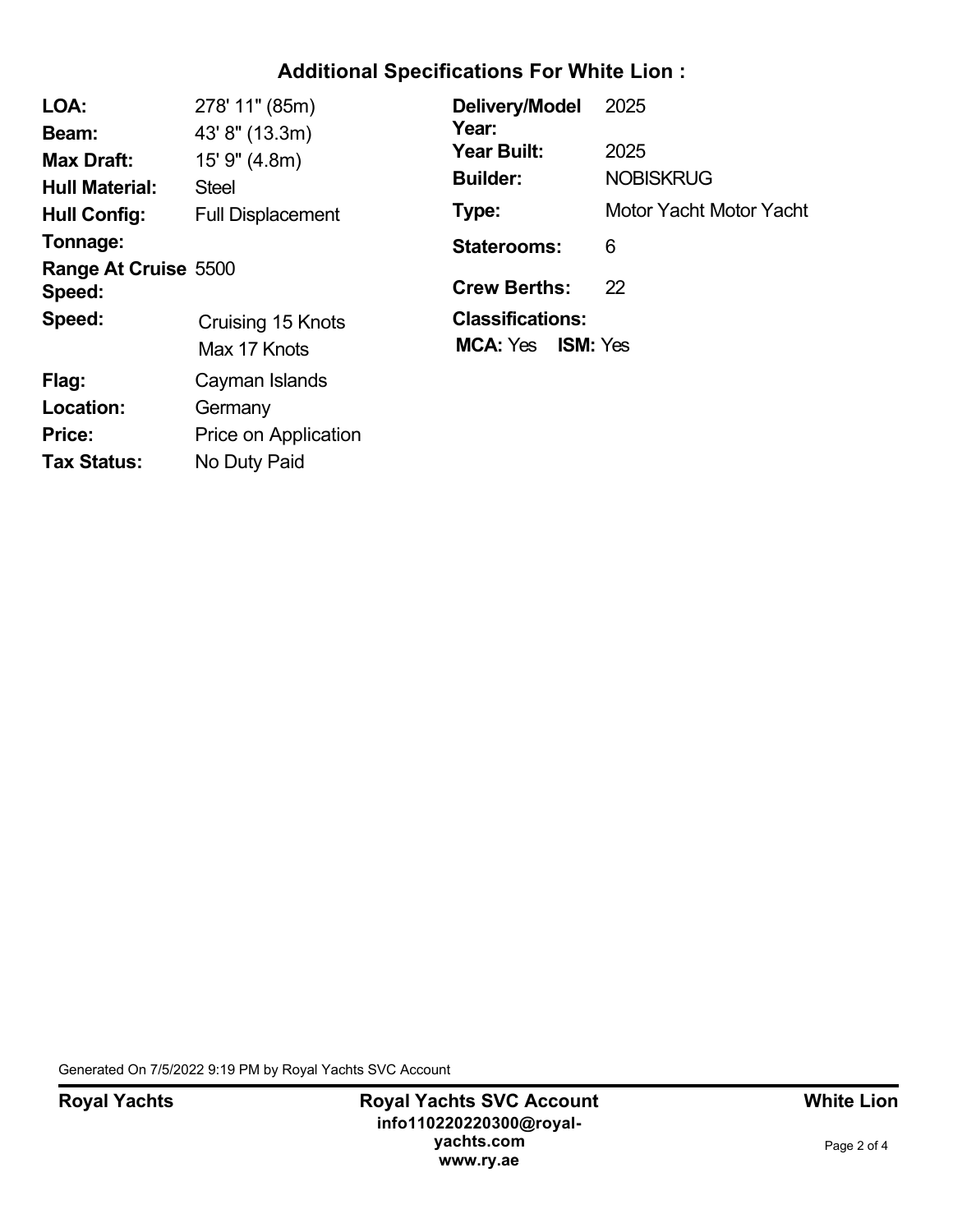



Generated On 7/5/2022 9:19 PM by Royal Yachts SVC Account